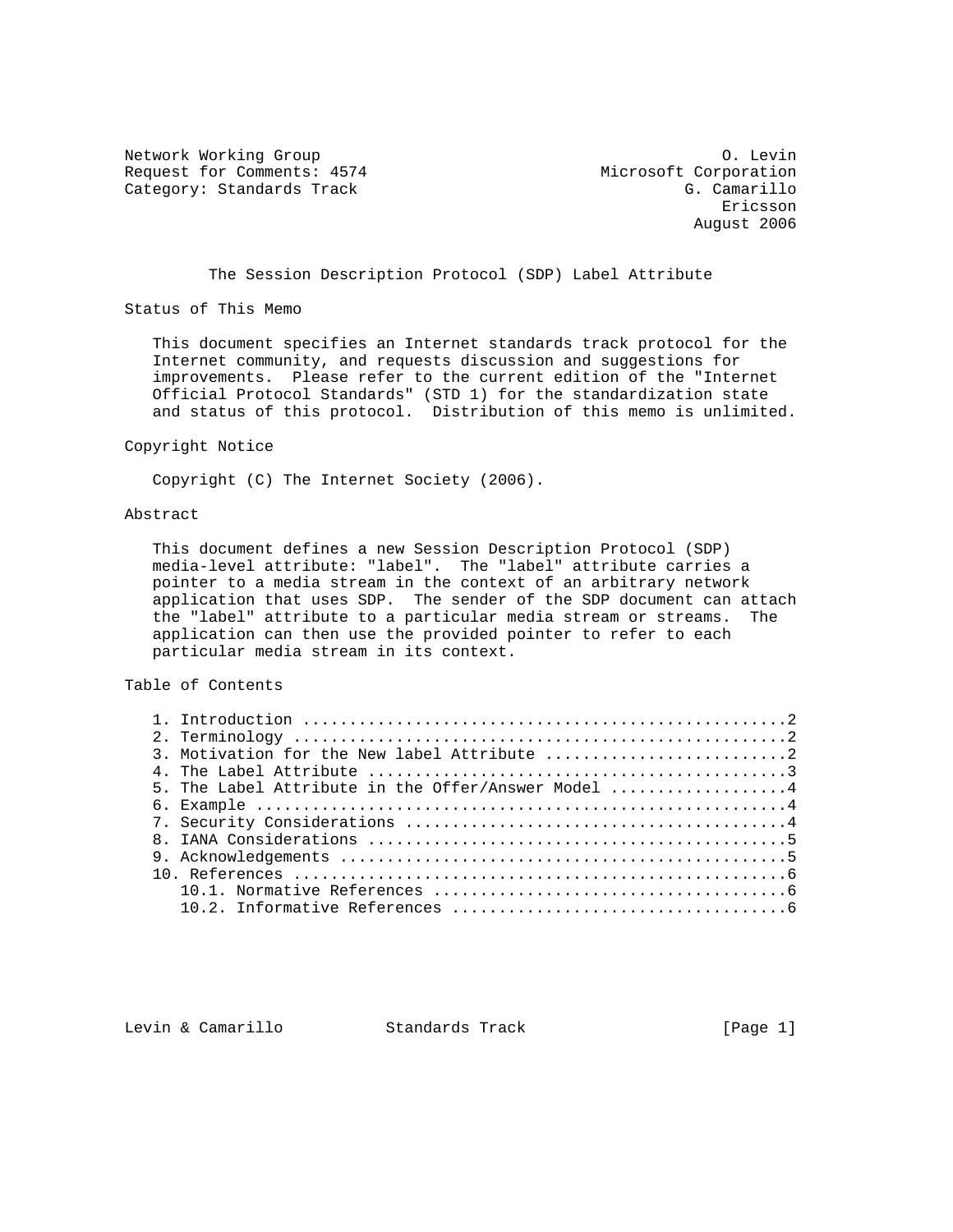## 1. Introduction

 SDP is being used by a variety of distributed-over-the-network applications. These applications deal with multiple sessions being described by SDP [4] and serving multiple users or services in the context of a single application instance. Applications of this kind need a means to identify a particular media stream across multiple SDP descriptions exchanged with different users.

 The XCON framework is an example of a centralized conference architecture that uses SDP according to the offer/answer mechanism defined in [3] to establish media streams with each of the conference participants. Additionally, XCON identifies the need to uniquely identify a media stream in terms of its role in a conference regardless of its media type, transport protocol, and media format. This can be accomplished by using an external document that points to the appropriate media stream and provides information (e.g., the media stream's role in the conference) about it. The SIP Event Package for Conference State [7] defines and uses a concrete format for such external documents.

 This specification defines the SDP [4] "label" media-level attribute, which provides a pointer to a media stream that is described by an 'm' line in an SDP session description.

2. Terminology

 In this document, the key words "MUST", "MUST NOT", "REQUIRED", "SHALL", "SHALL NOT", "SHOULD", "SHOULD NOT", "RECOMMENDED", "NOT RECOMMENDED", "MAY", and "OPTIONAL" are to be interpreted as described in BCP 14, RFC 2119 [1] and indicate requirement levels for compliant implementations.

3. Motivation for the New label Attribute

 Even though SDP and its extensions already provide a few ways to refer to a media stream, none of them is appropriate to be used in the context of external documents that may be created before the session description itself and need to be handled by automata.

 The 'i' SDP attribute, defined in RFC 2327 [4], can be used to label media streams. Nevertheless, values of the 'i' attribute are intended for human users and not for automata.

Levin & Camarillo Standards Track [Page 2]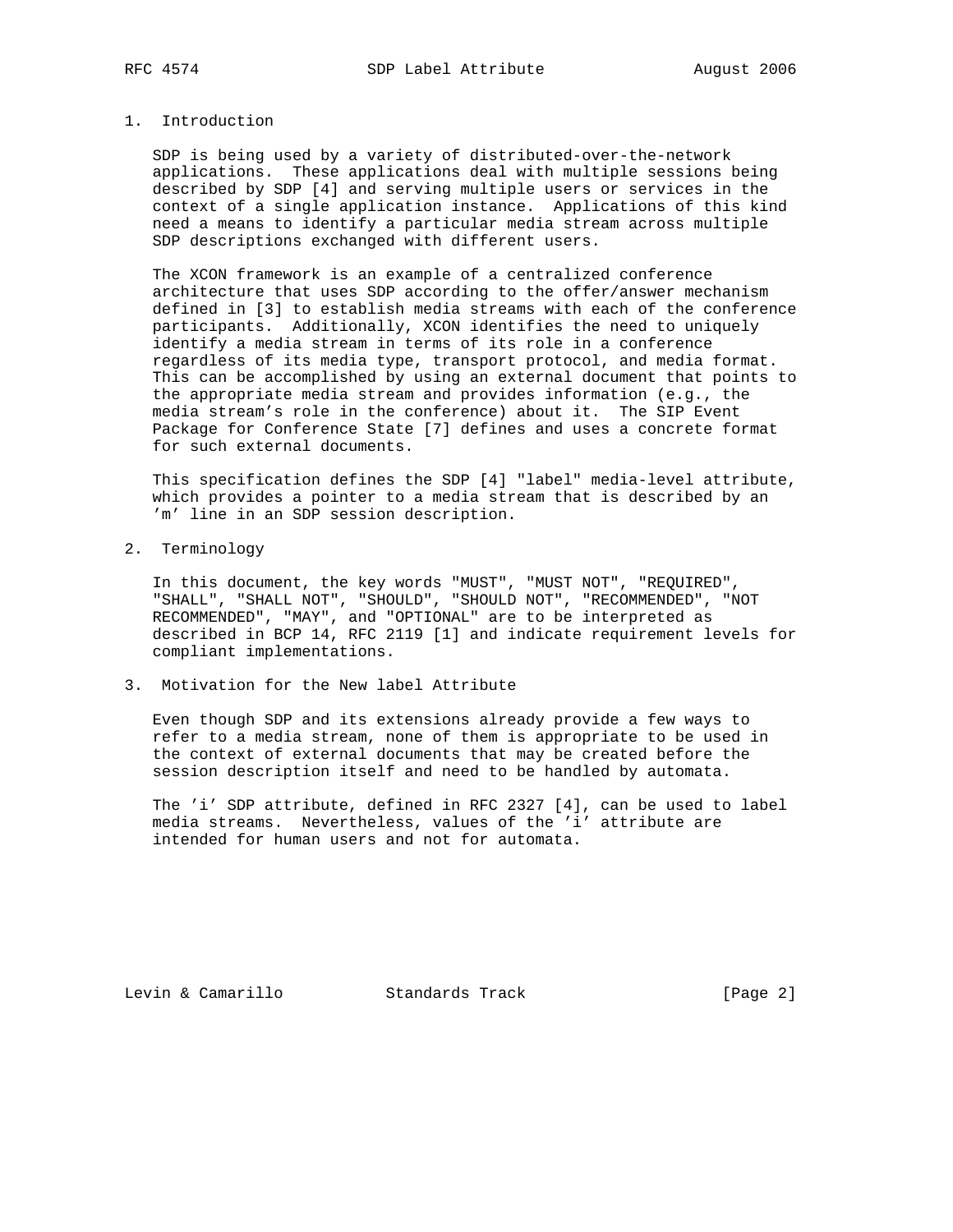The 'mid' SDP attribute, defined in RFC 3388 [6], can be used to identify media streams as well. Nevertheless, the scope of 'mid' is too limited to be used by applications dealing with multiple SDP sessions. This is because values of the 'mid' attribute are meaningful in the context of a single SDP session, not in the context of a broader application (e.g., a multiparty application).

 Another way of referring to a media stream is by using the order of the 'm' line in the SDP session document (e.g., the 5th media stream in the session description). This is the mechanism used in the offer/answer model [3].

 The problem with this mechanism is that it can only be used to refer to media streams in session descriptions that exist already. There are scenarios where a static document needs to refer, using a pointer, to a media stream that will be negotiated by SDP means and created in the future. When the media stream is eventually created, the application needs to label the media stream so that the pointer in the static document points to the proper media stream in the session description.

4. The Label Attribute

 This specification defines a new media-level value attribute: 'label'. Its formatting in SDP is described by the following ABNF [2]:

| label-attribute | $=$ "a=label:" pointer                                                       |
|-----------------|------------------------------------------------------------------------------|
| pointer         | = token                                                                      |
| token           | $= 1*(token-char)$                                                           |
| token-char      | $=$ \$x21 / \$x23-27 / \$x2A-2B / \$x2D-2E / \$x30-39<br>/ %x41-5A / %x5E-7E |

 The token-char and token elements are defined in [4] but included here to provide support for the implementor of this SDP feature.

 The 'label' attribute contains a token that is defined by an application and is used in its context. The new attribute can be attached to 'm' lines in multiple SDP documents allowing the application to logically group the media streams across SDP sessions when necessary.

Levin & Camarillo Standards Track [Page 3]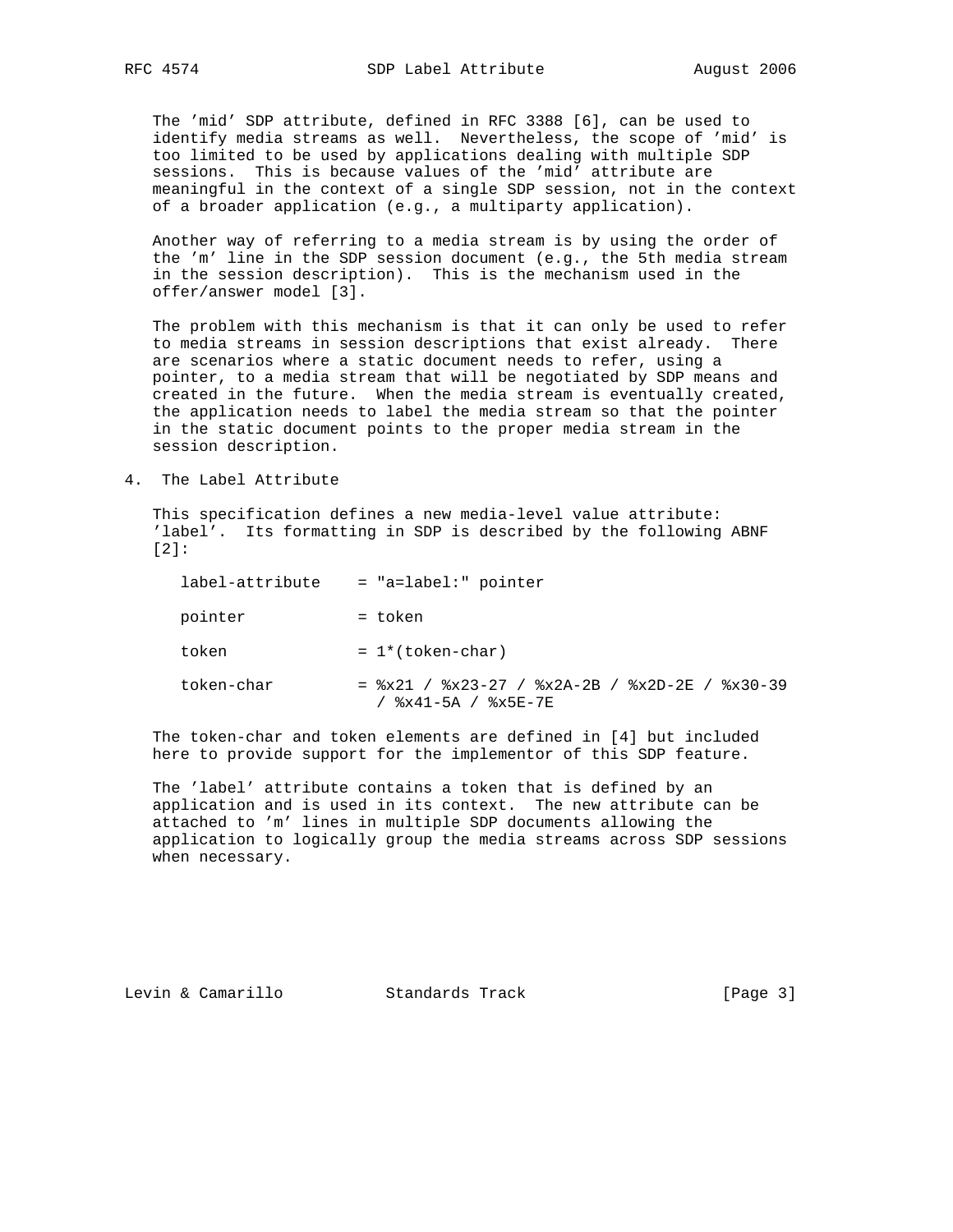5. The Label Attribute in the Offer/Answer Model

 This specification does not define a means to discover whether or not the peer endpoint understands the 'label' attribute because 'label' values are informative only at the offer/answer model level.

 At the offer/answer level, it means that the fact that an offer does not contain label attributes does not imply that the answer should not have them. It also means that the fact that an offer contains label attributes does not imply that the answer should have them too.

 In addition to the basic offer/answer rule above, applications that use 'label' as a pointer to media streams MUST specify its usage constraints. For example, such applications MAY mandate support for 'label'. In this case, the application will define means for negotiation of the 'label' attribute support as a part of its specification.

6. Example

 The following is an example of an SDP session description that uses the 'label' attribute:

 $v=0$  o=bob 280744730 28977631 IN IP4 host.example.com  $s=$  i=A Seminar on the session description protocol c=IN IP4 192.0.2.2  $t=0$  0 m=audio 6886 RTP/AVP 0 a=label:1 m=audio 22334 RTP/AVP 0 a=label:2

7. Security Considerations

 An attacker may attempt to add, modify, or remove 'label' attributes from a session description. This could result in an application behaving in a non-desirable way. So, it is strongly RECOMMENDED that integrity protection be applied to the SDP session descriptions. For session descriptions carried in SIP [5], S/MIME is the natural choice to provide such end-to-end integrity protection, as described in RFC 3261 [5]. Other applications MAY use a different form of integrity protection.

Levin & Camarillo Standards Track [Page 4]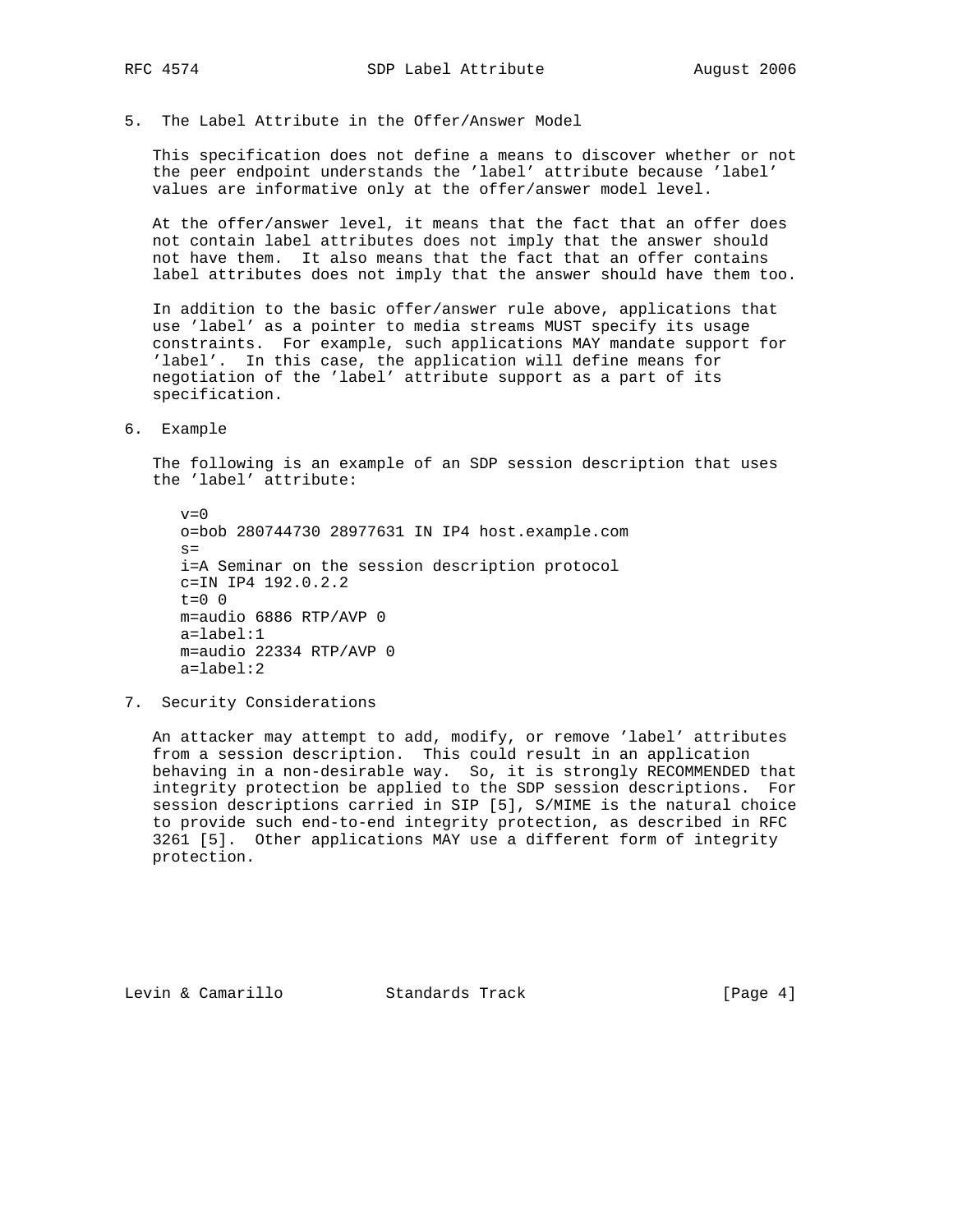8. IANA Considerations

The IANA has registered the following new SDP attribute:

Contact name: Orit Levin oritl@microsoft.com.

Attribute name: "label".

Type of attribute: Media level.

Subject to charset: Not.

 Purpose of attribute: The 'label' attribute associates a media stream with a label. This label allows the media stream to be referenced by external documents.

Allowed attribute values: A token.

9. Acknowledgements

 Robert Sparks, Adam Roach, and Rohan Mahy provided useful comments on this document.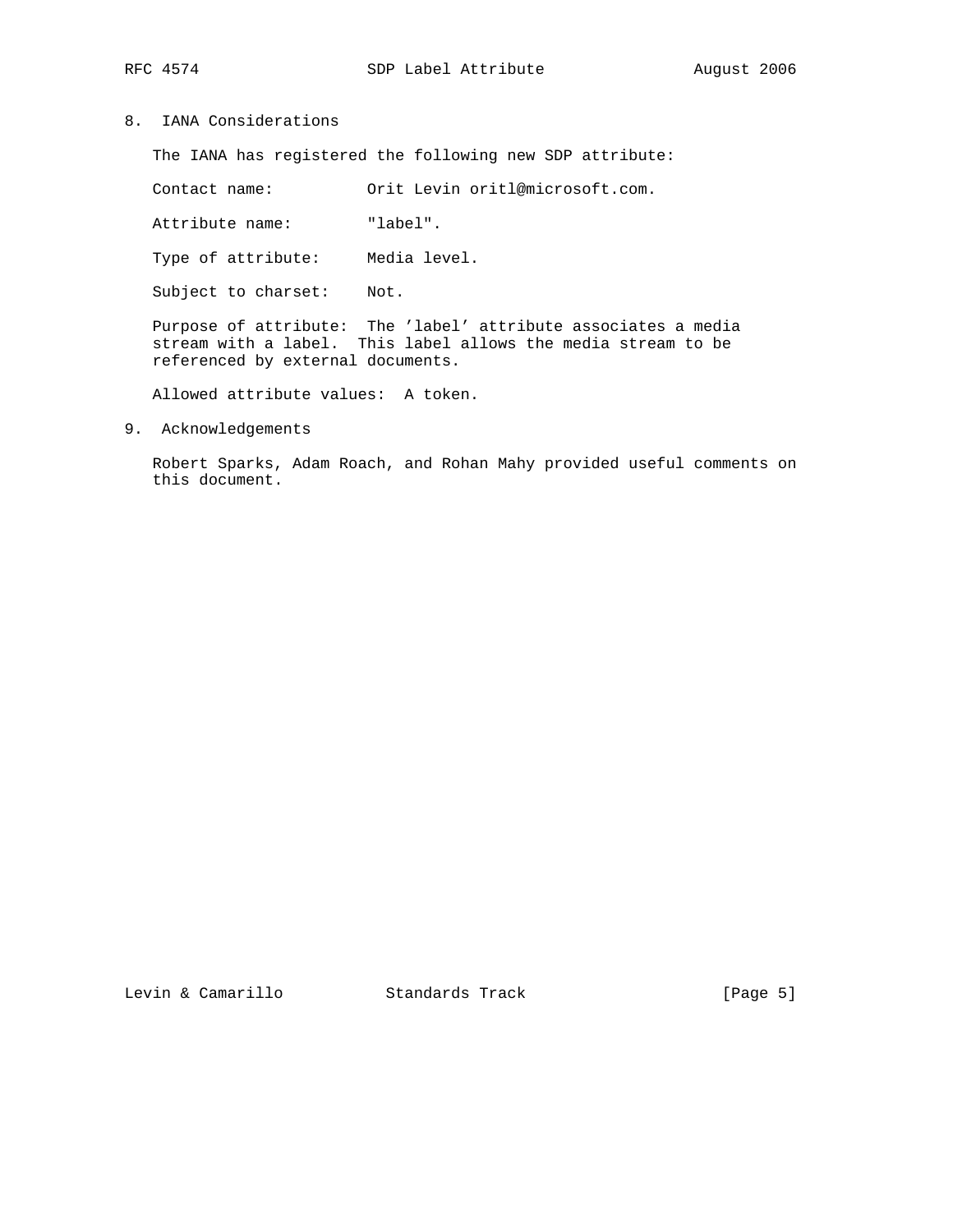# 10. References

- 10.1. Normative References
	- [1] Bradner, S., "Key words for use in RFCs to Indicate Requirement Levels", BCP 14, RFC 2119, March 1997.
	- [2] Crocker, D., Ed. and P. Overell, "Augmented BNF for Syntax Specifications: ABNF", RFC 4234, October 2005.
	- [3] Rosenberg, J. and H. Schulzrinne, "An Offer/Answer Model with Session Description Protocol (SDP)", RFC 3264, June 2002.
- [4] Handley, M., Jacobson, V. and C. Perkins, "SDP: Session Description Protocol", RFC 4566, July 2006.

10.2. Informative References

- [5] Rosenberg, J., Schulzrinne, H., Camarillo, G., Johnston, A., Peterson, J., Sparks, R., Handley, M., and E. Schooler, "SIP: Session Initiation Protocol", RFC 3261, June 2002.
- [6] Camarillo, G., Eriksson, G., Holler, J., and H. Schulzrinne, "Grouping of Media Lines in the Session Description Protocol (SDP)", RFC 3388, December 2002.
- [7] Rosenberg, J., Schulzrinne, H., and O. Levin, "A Session Initiation Protocol (SIP) Event Package for Conference State", RFC 4575, August 2006.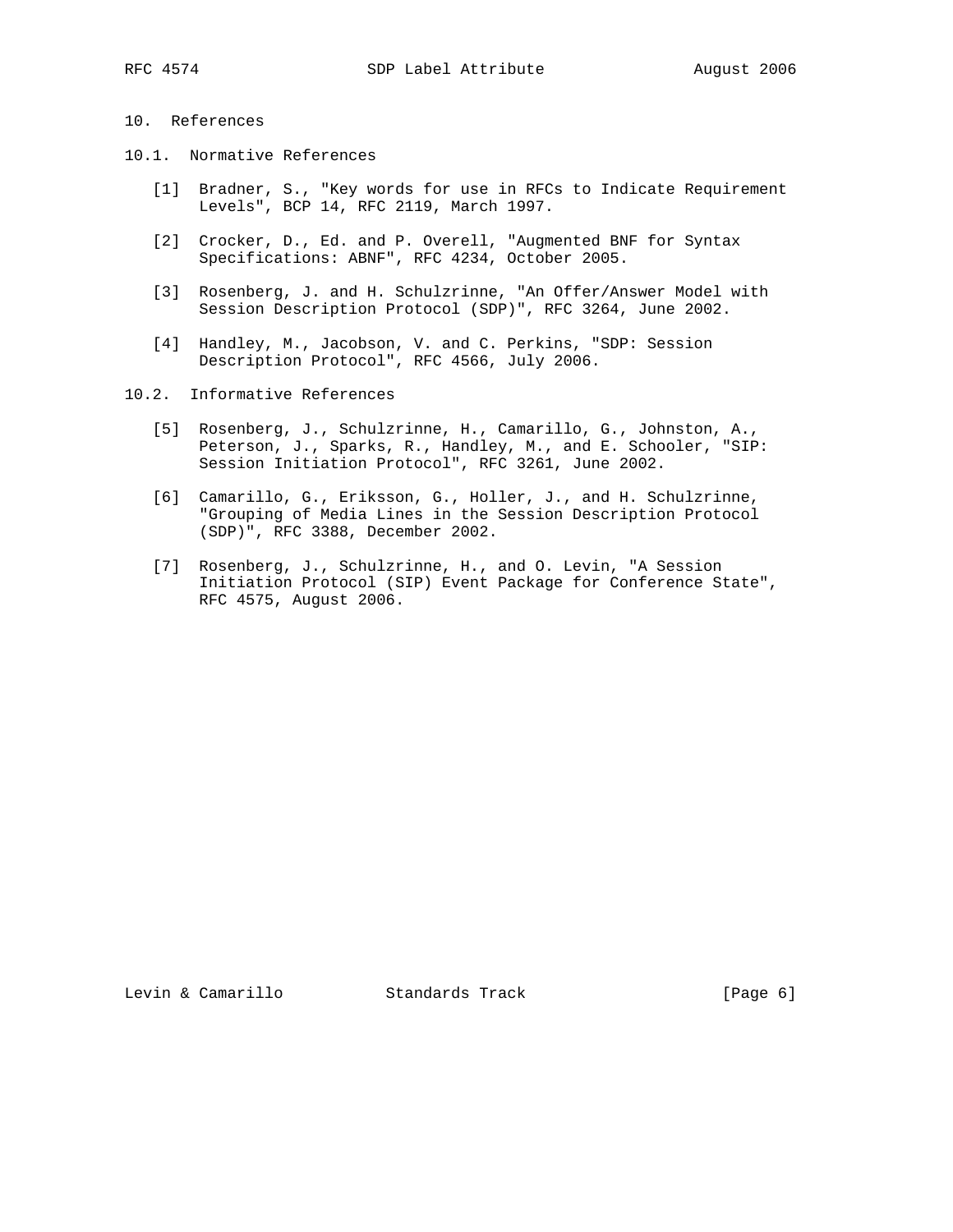Authors' Addresses

 Orit Levin Microsoft Corporation One Microsoft Way Redmond, WA 98052 USA

EMail: oritl@microsoft.com

 Gonzalo Camarillo Ericsson Hirsalantie 11 Jorvas 02420 Finland

EMail: Gonzalo.Camarillo@ericsson.com